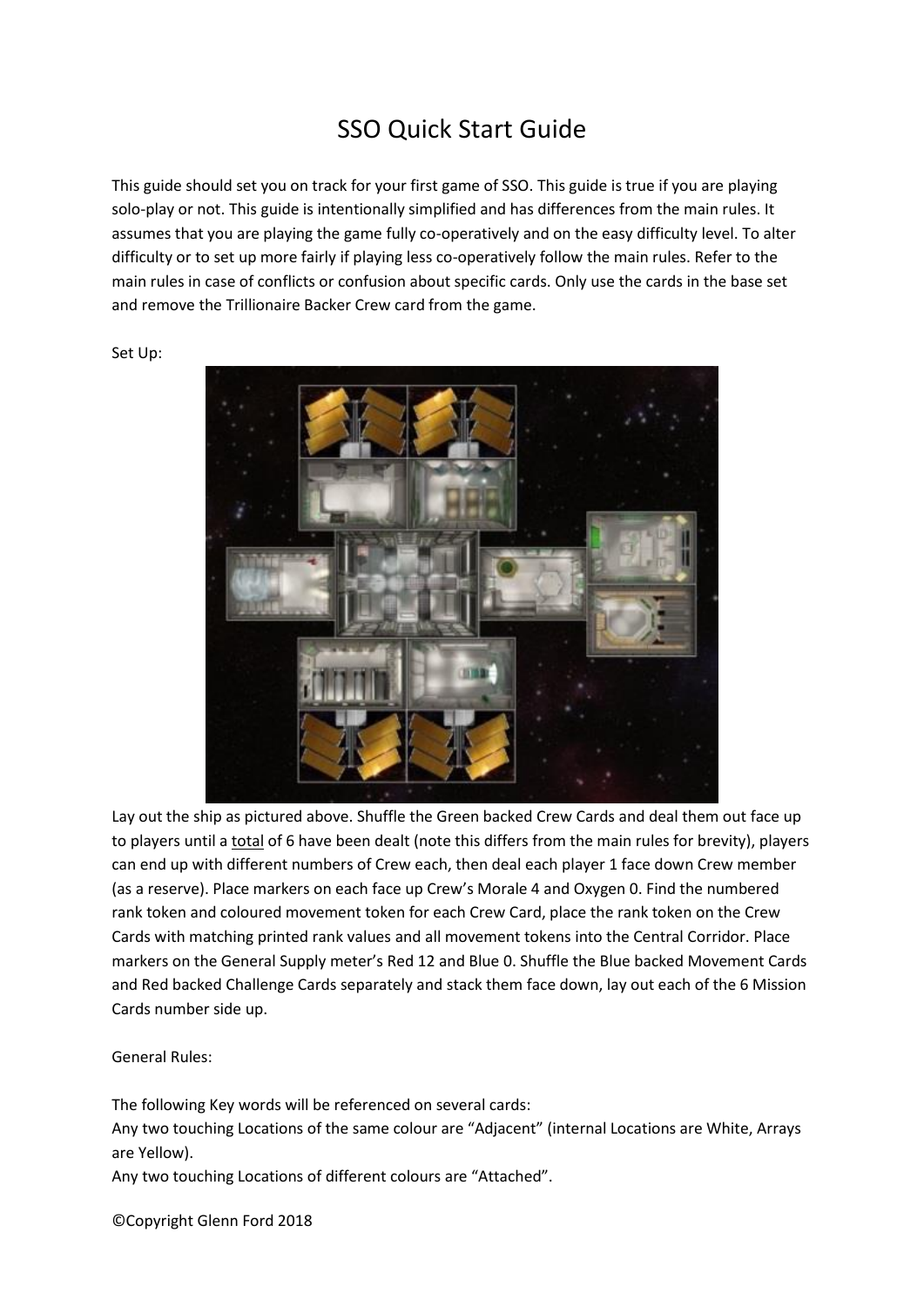If a phrase includes the term "May" the active player may freely do as little or as much of it as they choose.

If a phrase includes the term "Try" the active player has to try to do as much of it as they can, any part of it that can happen will happen.

If a phrase includes the term "Must" the active player must do every part of the phrase entirely or no part of the card happens, though they can choose to do no part of it. They simply cannot perform one part of the phrase and not another part of it.

## Your First Turn:

Deal each player 1 Movement Card (Blue backed) for each face up Crew Card they have, +1. Players select and place 1 card next to each of their face up Crew cards then, starting with the player controlling the Crew with the highest rank and passing left, players may move each of their Crew according to their chosen card. Then discard all Movement cards.

Remember that Locations have a maximum Crew capacity marked in their top right corner. Make sure not to get in each other's way.

When you step aboard the Omega initially there are 3 things that are always a good idea:

- 1) Oxygen levels are a continual pressure in SSO so try to move 2 Crew into the Oxygen Hydro Pod.
- 2) Certain Movement Cards include additional rewards for co-ordinating properly to activate them, ensure that Crew with such cards assigned have room to activate them.
- 3) Each Challenge Deck will contain several cards which can devastate your mission if your Crew are in the wrong place when they strike. Since you don't yet know where that is, try to spread out without isolating any Crew.

Crew in the Rec Room gain 1 Morale for each other Crew in there as they relax and form plans together. At this stage though only the Pilot or Generalist can gain more Morale.

Move the General Oxygen Count's Red token down 1 space. Each living Crew breaths 1 point of Oxygen, the Blue meter counts in units the Red in sixes. Since you have 6 living Crew you only need to move the Red token.

Starting with the player controlling the highest ranked Crew players select their Crew in any order to perform 1 "Crew Action" printed on their card or current Location. At this stage using the Oxygen Hydro Pod to replace the Oxygen you just breathed is the only likely useful action, so if you have 2 Crew in the Hydro Pod each can increase the Blue meter on the Oxygen count by 1.

Flip the top most Challenge Card (Red backed) and perform its actions, this is the only stage you enact Challenge Cards so any you flip before this step are skipped. They represent the terrible events that wiped out the first Crew of the ship effecting yours, if they run out you win the game. After performing the events on the card it will tell you to trigger 1 or 2 Missions, representing your attempts to deal with the unfolding events. Flip face up the Missions listed on the Challenge Card. Mission cards will have 5 basic parts; the Success conditions, what you have to do to complete the Mission; the Fail conditions, what you have to avoid; the Rewards for success and Punishments for failure and finally the Mission count, how long you have to complete the Mission. Discuss or figure